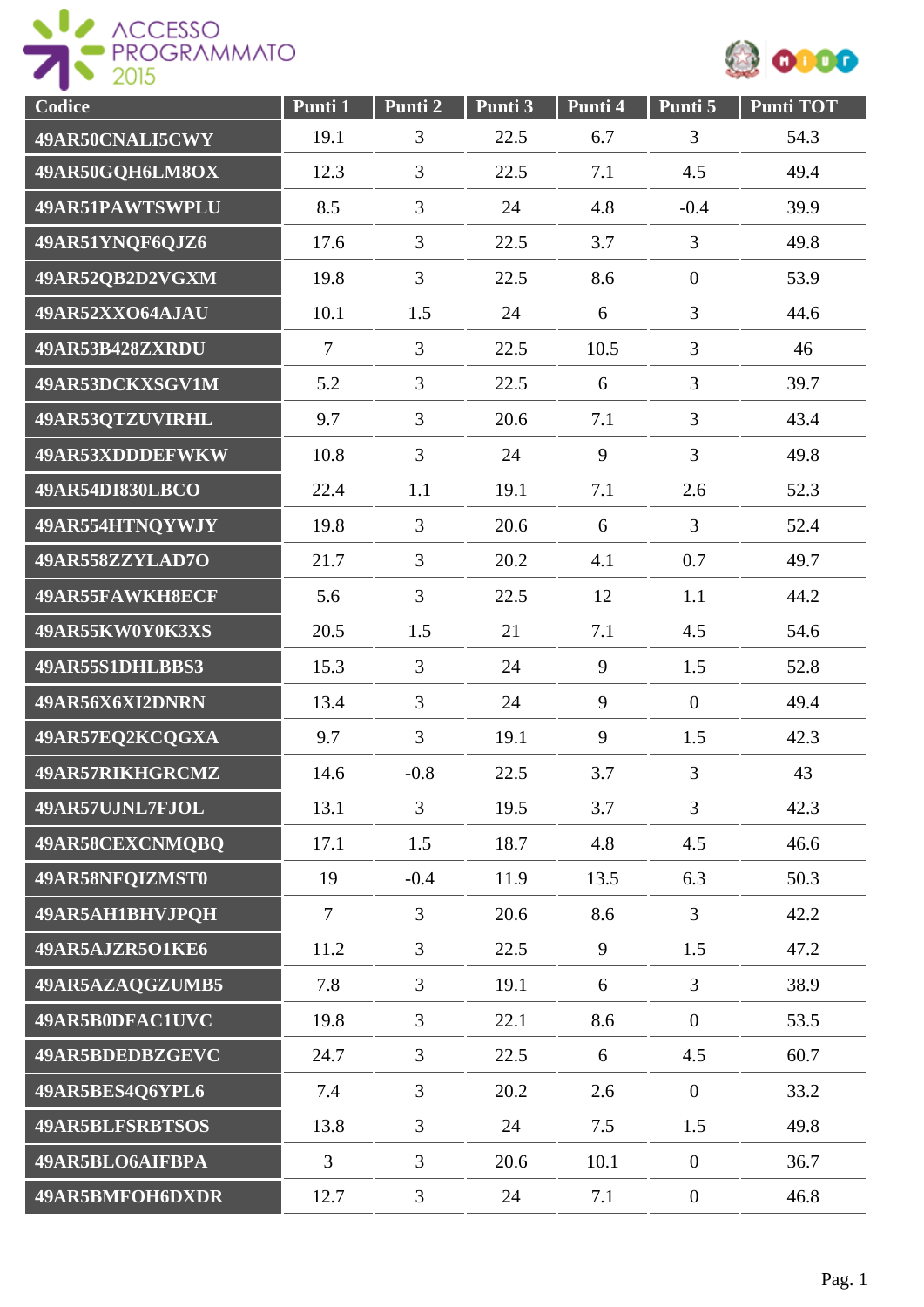

| Codice          | Punti 1        | Punti 2          | Punti 3 | Punti 4        | Punti 5          | Punti TOT |
|-----------------|----------------|------------------|---------|----------------|------------------|-----------|
| 49AR5BMJOYBN5F0 | $\overline{7}$ | 3                | 14.6    | 9              | 1.5              | 35.1      |
| 49AR5BQKLNBSOBW | 8.2            | 3                | 19.1    | 10.5           | $-0.8$           | 40        |
| 49AR5BWZJQMDKHQ | 21.3           | 1.1              | 21      | 7.1            | 4.5              | 55        |
| 49AR5BYQ65C0NHG | $\tau$         | $\overline{3}$   | 19.1    | 8.6            | 3                | 40.7      |
| 49AR5C1JH7UJK4J | 9.3            | $\overline{3}$   | 22.1    | 1.8            | 1.5              | 37.7      |
| 49AR5COR0BQGNOL | 13.8           | 3                | 20.6    | $-0.5$         | $\boldsymbol{0}$ | 36.9      |
| 49AR5CVPFPS2YAG | 18.3           | $\overline{3}$   | 24      | 4.5            | 4.5              | 54.3      |
| 49AR5DFQSFKKVY4 | 13.8           | 1.5              | 22.5    | 6              | 3                | 46.8      |
| 49AR5DHOJ3D1YMW | 8.6            | $\overline{3}$   | 22.5    | 6              | $\overline{0}$   | 40.1      |
| 49AR5DKF4RAREBY | 24.7           | $\overline{3}$   | 22.5    | 5.6            | 1.1              | 56.9      |
| 49AR5DMXS5QFIBP | 16.8           | 3                | 16.4    | 10.5           | 0.3              | 47        |
| 49AR5DO38VJWCQO | 13             | $\overline{3}$   | 24      | 7.1            | 2.2              | 49.3      |
| 49AR5DPKWMAQ6ND | 18.7           | $\overline{3}$   | 24      | 9              | 3                | 57.7      |
| 49AR5DXQJEBY82N | 9.7            | $\overline{3}$   | 19.1    | 8.6            | $\boldsymbol{0}$ | 40.4      |
| 49AR5DXV4MDB01G | 21.3           | 1.1              | 22.1    | 10.1           | 3                | 57.6      |
| 49AR5EBBOXMKUTH | 13.8           | 3                | 24      | 7.5            | 1.5              | 49.8      |
| 49AR5EBD6IFSCBV | 16.8           | $\overline{3}$   | 24      | 9              | $\overline{3}$   | 55.8      |
| 49AR5EDTTECJQPY | 12.3           | $\overline{3}$   | 24      | 5.6            | 1.5              | 46.4      |
| 49AR5EU3SFNLSMW | 17.5           | $\overline{3}$   | 18      | 8.6            | 1.5              | 48.6      |
| 49AR5EVQ1CPEDV8 | 12.3           | $\overline{3}$   | 19.5    | 7.5            | 4.5              | 46.8      |
| 49AR5FKZHRWUZE2 | 8.9            | $\overline{3}$   | 22.5    | 4.1            | $\boldsymbol{0}$ | 38.5      |
| 49AR5G0CTGOJHUL | 8.6            | $\overline{3}$   | 22.5    | $\overline{3}$ | $\mathbf{0}$     | 37.1      |
| 49AR5G3SODK8WAO | 8.6            | 1.5              | 19.1    | 10.1           | 1.5              | 40.8      |
| 49AR5GIAPZDIJA4 | 25.1           | $\overline{3}$   | 20.2    | 7.1            | $\overline{3}$   | 58.4      |
| 49AR5GNLDSAP06D | 11.5           | $\mathfrak{Z}$   | 14.6    | 6              | $\mathbf{0}$     | 35.1      |
| 49AR5GSQLVS1SKP | 19.4           | 1.5              | 20.6    | 5.2            | 4.5              | 51.2      |
| 49AR5HOJS76GOFB | 23.6           | $\overline{3}$   | 20.6    | 7.1            | $\overline{3}$   | 57.3      |
| 49AR5I3TCRGJJWH | 17.2           | $\overline{3}$   | 22.5    | $\overline{3}$ | 4.5              | 50.2      |
| 49AR5IAUBG5LRJR | 9.5            | $-0.4$           | 9.6     | 5.5            | $\overline{0}$   | 24.2      |
| 49AR5IEA8IH6YXO | 4.8            | $\overline{3}$   | 22.1    | 6              | 1.5              | 37.4      |
| 49AR5IFIDRVTBMM | 19.8           | $\boldsymbol{0}$ | 17.6    | 7.5            | $-0.8$           | 44.1      |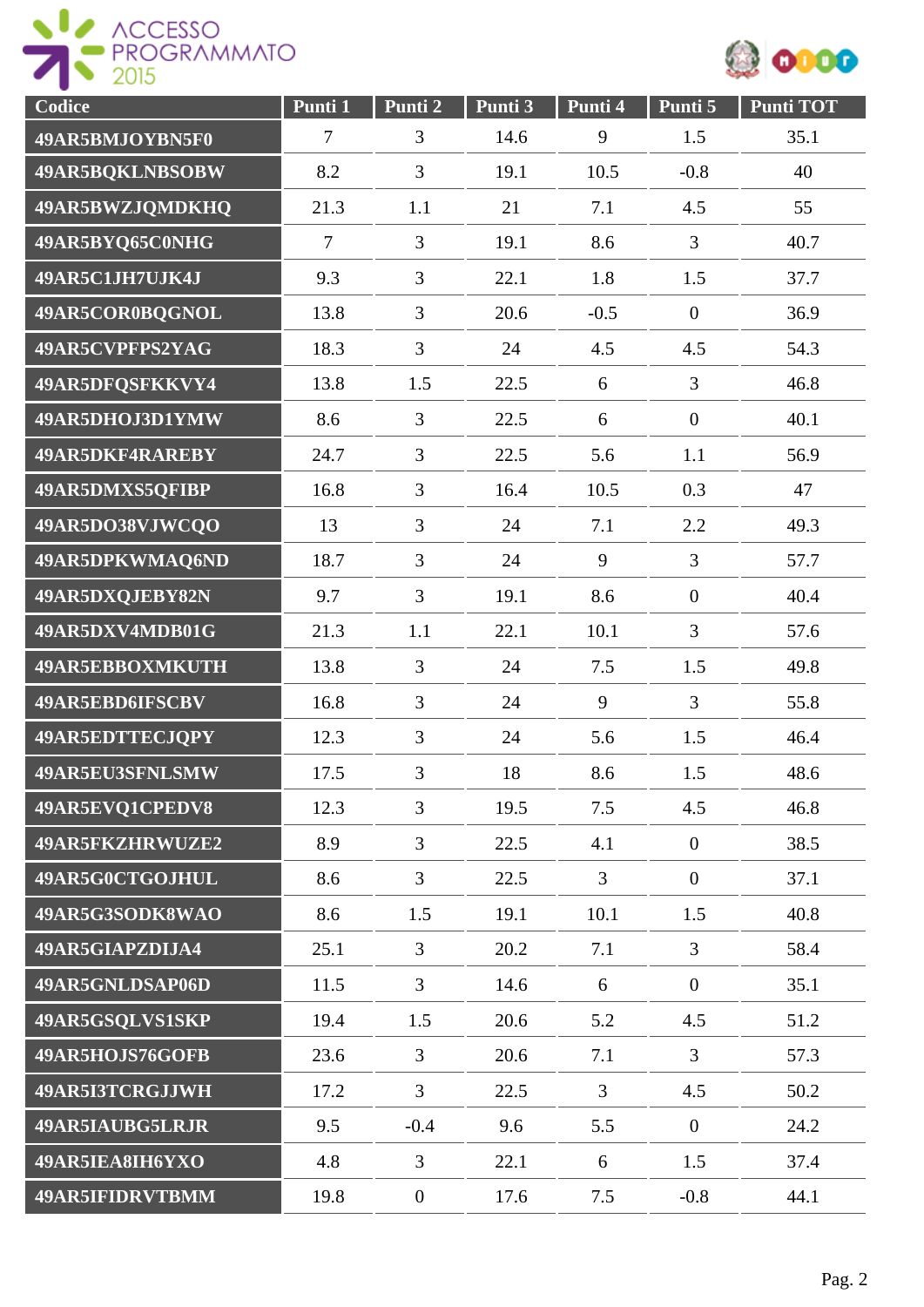



| Codice          | Punti 1 | Punti 2        | Punti 3 | Punti 4        | Punti 5          | Punti TOT |
|-----------------|---------|----------------|---------|----------------|------------------|-----------|
| 49AR5IJHIW4Y8BD | 20.9    | 3              | 20.2    | 7.5            | 0.7              | 52.3      |
| 49AR5IJXL36EJ1G | 20.5    | 1.1            | 22.5    | 7.1            | 4.5              | 55.7      |
| 49AR5ILOZJN1C15 | 17.9    | $\overline{3}$ | 22.5    | 8.6            | $\boldsymbol{0}$ | 52        |
| 49AR5IMMHC8NOZH | 14.6    | $\overline{3}$ | 22.5    | 2.6            | 1.5              | 44.2      |
| 49AR5IPUZPRQRQL | 8.2     | 1.5            | 22.1    | 4.5            | $-0.4$           | 35.9      |
| 49AR5ISVENFOPD7 | 14.2    | 1.5            | 22.5    | 9              | 3                | 50.2      |
| 49AR5IWELYAOWSW | 20.6    | 3              | 21      | 6              | 3                | 53.6      |
| 49AR5IYCOZPYXI1 | 20.2    | 1.1            | 22.5    | 10.5           | 1.5              | 55.8      |
| 49AR5JAMHTDVHSO | 7.4     | 3              | 15.3    | 3.7            | $-0.8$           | 28.6      |
| 49AR5JJXZLWSD5S | 22.1    | $\overline{3}$ | 20.6    | 5.2            | $\overline{3}$   | 53.9      |
| 49AR5JRRBERPBY0 | 15.7    | $\overline{3}$ | 22.1    | 6              | $-0.4$           | 46.4      |
| 49AR5JTM8RJYOEE | 17.9    | 1.1            | 20.6    | 5.6            | 4.5              | 49.7      |
| 49AR5JYSQU2CFRQ | 8.6     | $\overline{3}$ | 22.5    | 6.7            | 1.5              | 42.3      |
| 49AR5K6ZN5K5JG1 | 12.7    | $\overline{3}$ | 19.5    | 5.6            | $\overline{3}$   | 43.8      |
| 49AR5KB02DX0HSQ | 6       | $\overline{3}$ | 22.5    | 4.1            | 3                | 38.6      |
| 49AR5KFHBF8MOZK | 7.8     | $\overline{3}$ | 17.6    | 6              | 3                | 37.4      |
| 49AR5KFWVI3557H | 17.5    | 1.5            | 19.1    | 6.7            | 4.5              | 49.3      |
| 49AR5KIAIGPA0HO | 9       | $\overline{3}$ | 18.7    | 6.7            | 3                | 40.4      |
| 49AR5KVPGI0UZMI | 16      | 3              | 24      | 5.6            | 0.7              | 49.3      |
| 49AR5KXWMHLLKDY | 11.5    | 3              | 20.6    | 6.7            | 1.5              | 43.3      |
| 49AR5LBTBJO0OEA | 11.2    | 3              | 24      | 5.6            | 3                | 46.8      |
| 49AR5LG2MLBEUU2 | 23.6    | $\overline{3}$ | 20.6    | 7.1            | 3                | 57.3      |
| 49AR5LKILRF2JQI | 18.3    | $\overline{3}$ | 22.5    | 8.6            | $\boldsymbol{0}$ | 52.4      |
| 49AR5LKOUQQO1Y3 | 19      | 1.1            | 22.1    | 9.7            | 4.5              | 56.4      |
| 49AR5LZVYTBFTNJ | 20.6    | $\overline{3}$ | 24      | 4.1            | 4.5              | 56.2      |
| 49AR5M5OTGFNT0X | 11.5    | $\overline{3}$ | 16.5    | 4.5            | $\overline{0}$   | 35.5      |
| 49AR5MK7HQDSOBY | 19.4    | 1.1            | 20.2    | 10.1           | $\overline{3}$   | 53.8      |
| 49AR5MQKVRHMRFR | 16.4    | 1.5            | 18.7    | 10.5           | 2.2              | 49.3      |
| 49AR5MTCKYXAUFJ | 15.3    | $\overline{3}$ | 24      | 7.1            | 2.6              | 52        |
| 49AR5NK4YUNECCE | 14.6    | $\overline{3}$ | 24      | $\overline{3}$ | 1.5              | 46.1      |
| 49AR5NK7FNJOHTM | 11.5    | 3              | 18      | 4.5            | $\boldsymbol{0}$ | 37        |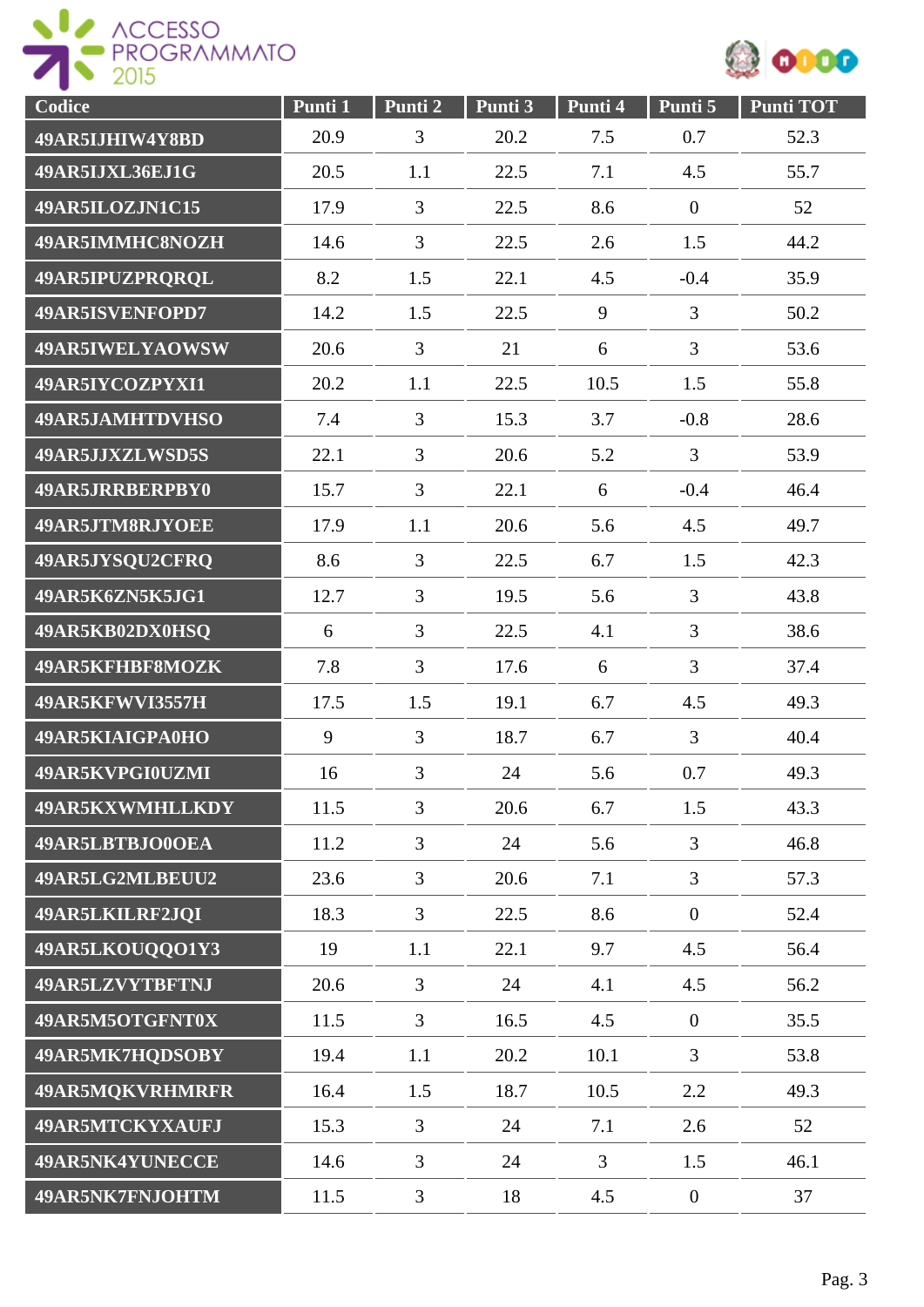



| Codice          | Punti 1        | Punti 2        | Punti 3 | Punti 4 | Punti 5          | <b>Punti TOT</b> |
|-----------------|----------------|----------------|---------|---------|------------------|------------------|
| 49AR5NO2FVF1BQK | 5.1            | 1.1            | 17.2    | 8.6     | 3                | 35               |
| 49AR5NPOT7JVEQR | 9.7            | 3              | 24      | 10.5    | 3                | 50.2             |
| 49AR5NQKQQNC5XI | 7.8            | 3              | 24      | 9       | 3                | 46.8             |
| 49AR5NQSJANY8G0 | 14.9           | $\overline{3}$ | 20.6    | 6.7     | 1.5              | 46.7             |
| 49AR5NUMYDRSCE8 | 7.1            | 1.5            | 24      | 6       | 3                | 41.6             |
| 49AR5NVQPTYXEEC | 14.5           | 1.1            | 22.5    | 7.1     | 3                | 48.2             |
| 49AR5NXVOQJVG4C | 7.4            | 3              | 21      | 7.5     | 1.5              | 40.4             |
| 49AR5OC3JEERXJO | 9.7            | 3              | 24      | 10.5    | 3                | 50.2             |
| 49AR5OLU2P0RULT | 13.4           | 3              | 24      | 8.6     | 3                | 52               |
| 49AR5ON2L3JUXCV | 9.7            | $\overline{3}$ | 22.5    | 6       | $\boldsymbol{0}$ | 41.2             |
| 49AR5OUXDBW8MFL | 12.3           | $\overline{3}$ | 24      | 6       | 1.5              | 46.8             |
| 49AR5OYOLCTFYDU | 8.2            | 3              | 22.5    | 7.5     | 1.5              | 42.7             |
| 49AR5PLE8N4ZEL4 | 2.6            | 3              | 22.5    | 4.1     | 1.5              | 33.7             |
| 49AR5PLVQEW2HHM | 11.9           | 3              | 24      | 7.1     | 1.5              | 47.5             |
| 49AR5PQKHQGKORY | 21.3           | 1.1            | 22.5    | 7.1     | 4.5              | 56.5             |
| 49AR5PSCV5W7GRP | 9.7            | $\overline{3}$ | 22.5    | 3.7     | 3                | 41.9             |
| 49AR5PUJOVPPLFG | 11.2           | 3              | 24      | 5.6     | 3                | 46.8             |
| 49AR5QPK2PNARKO | 20.2           | 3              | 22.5    | 4.1     | 4.5              | 54.3             |
| 49AR5QRRO6YHBK2 | $\overline{7}$ | 1.1            | 22.5    | 10.5    | 3                | 44.1             |
| 49AR5R4PR8TESNV | 8.5            | $\overline{3}$ | 20.2    | 6.7     | 3                | 41.4             |
| 49AR5R6I4GRDOKO | 5.6            | $\overline{3}$ | 22.5    | 4.1     | 3                | 38.2             |
| 49AR5R6VHYMNOCU | 19.8           | 1.1            | 22.1    | 8.2     | 3                | 54.2             |
| 49AR5RHDA5OCX2Y | 24.7           | $\overline{3}$ | 22.5    | 5.6     | 4.5              | 60.3             |
| 49AR5RKNOUQOKSK | 15.3           | $\overline{3}$ | 20.2    | 10.5    | $-0.4$           | 48.6             |
| 49AR5RLCFAX7VQO | 4.4            | 1.5            | 11.2    | 6.7     | 4.8              | 28.6             |
| 49AR5RLWDS2OOQG | 6.3            | $\overline{3}$ | 24      | 4.5     | $\overline{3}$   | 40.8             |
| 49AR5RT76UWGPZ5 | 12.3           | 3              | 22.5    | 7.5     | $-0.4$           | 44.9             |
| 49AR5SGXX6NV3EC | 12.7           | $\overline{3}$ | 22.1    | 5.6     | 1.1              | 44.5             |
| 49AR5SI0D3BNZ3W | 9.7            | $\overline{3}$ | 22.1    | 1.8     | 1.5              | 38.1             |
| 49AR5SPWYXD11HD | 12.3           | 3              | 22.1    | 10.5    | $\overline{3}$   | 50.9             |
| 49AR5SRZWRVXDPQ | 11.2           | $\mathfrak{Z}$ | 18      | 7.1     | 3                | 42.3             |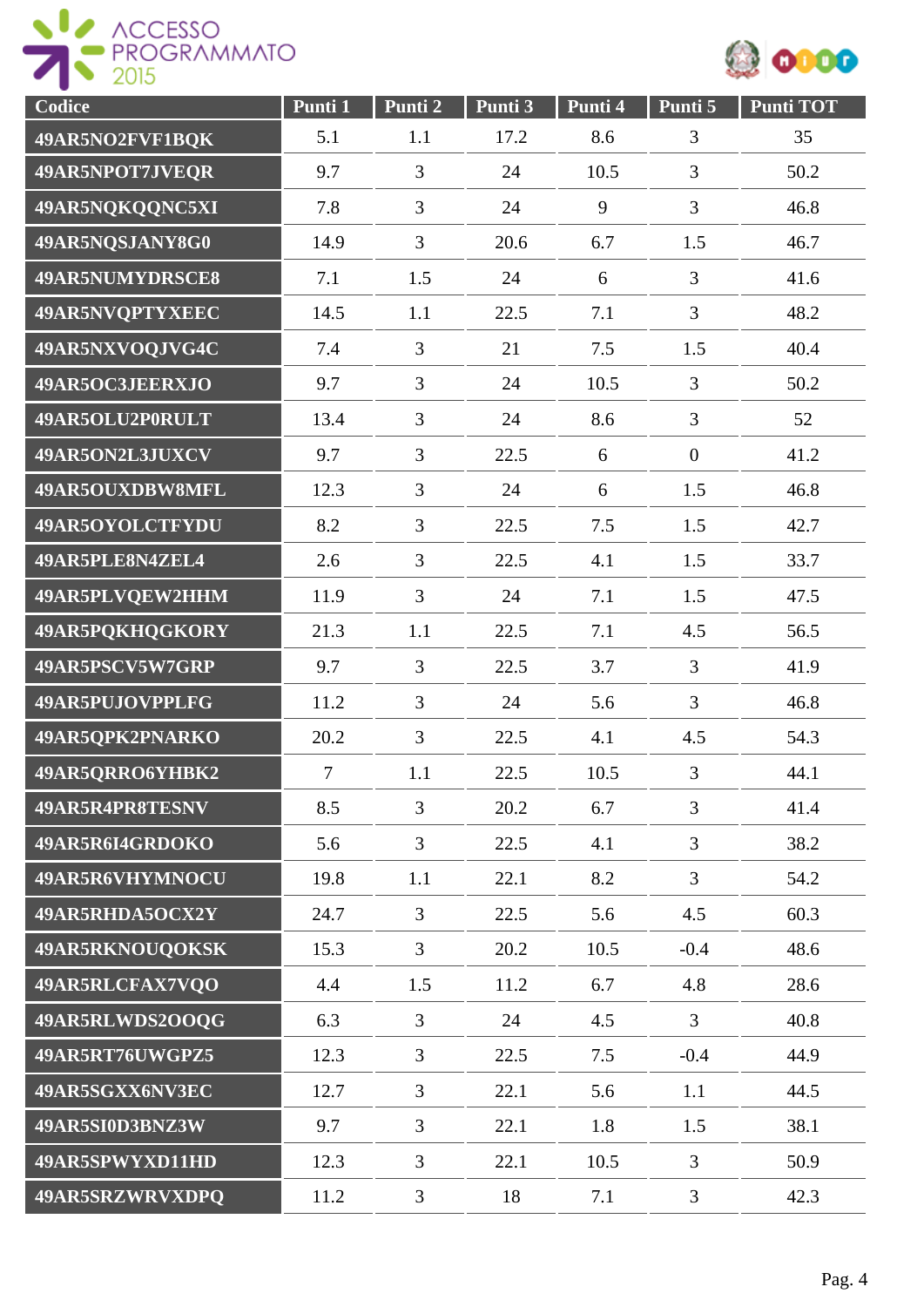



| Codice                 | Punti 1        | Punti 2        | Punti 3 | Punti 4 | Punti 5          | <b>Punti TOT</b> |
|------------------------|----------------|----------------|---------|---------|------------------|------------------|
| 49AR5STZFSGIZWE        | 8.2            | 3              | 24      | 8.6     | $\boldsymbol{0}$ | 43.8             |
| 49AR5T2TOYGH3IO        | 17.6           | 3              | 21      | 6       | 4.5              | 52.1             |
| 49AR5T8ULKCG5MF        | 19.1           | $\overline{3}$ | 21      | 5.2     | 3                | 51.3             |
| 49AR5TKOLIMZYND        | 21.7           | 3              | 20.6    | 8.6     | $\overline{0}$   | 53.9             |
| 49AR5TRXV7D8O4C        | 19.4           | $\overline{3}$ | 22.5    | 7.1     | $\boldsymbol{0}$ | 52               |
| 49AR5TS0SCFHVOI        | 16.1           | 1.5            | 22.5    | 2.2     | 1.5              | 43.8             |
| 49AR5TVABPXKYGB        | 14.6           | 3              | 22.5    | 3.7     | 3                | 46.8             |
| 49AR5TYCPNLFXTZ        | 20.2           | $\overline{3}$ | 19.1    | 6       | 4.5              | 52.8             |
| 49AR5U46TT74NHH        | 8.9            | 1.5            | 22.5    | 4.1     | $-0.4$           | 36.6             |
| 49AR5UAANQODHMI        | 9.7            | $\overline{3}$ | 24      | 8.6     | $\boldsymbol{0}$ | 45.3             |
| 49AR5UKWOR1MJCO        | 11.6           | 3              | 22.5    | 3.7     | 3                | 43.8             |
| 49AR5UPDN3D6HQG        | $\overline{7}$ | 3              | 15.3    | 3.7     | 1.5              | 30.5             |
| <b>49AR5URVBJSULRX</b> | 7.4            | 3              | 19.1    | 10.5    | 3                | 43               |
| 49AR5UTJJXD6JCE        | 13.8           | 3              | 24      | 7.8     | 1.5              | 50.1             |
| 49AR5UTM2NXLMOJ        | 20.2           | $\overline{3}$ | 22.5    | 8.6     | 4.5              | 58.8             |
| 49AR5UUWQHHPJ4T        | 6.2            | 1.1            | 21      | 8.6     | 1.1              | 38               |
| 49AR5UZCPSQCHKN        | 21.3           | 3              | 22.1    | 9       | 1.1              | 56.5             |
| 49AR5VLC6HAYEX7        | 12             | $\overline{3}$ | 19.1    | 6.7     | 3                | 43.8             |
| 49AR5WHANJTTK3B        | 9.7            | 3              | 24      | 5.6     | 3                | 45.3             |
| 49AR5WHGFD3UOJP        | 5.6            | 3              | 22.5    | 4.1     | $\overline{3}$   | 38.2             |
| 49AR5X36FT6282O        | 21.3           | 3              | 22.5    | 7.5     | 4.5              | 58.8             |
| 49AR5X5UCHRF6M4        | 7.8            | $\overline{3}$ | 22.5    | 4.1     | $\overline{0}$   | 37.4             |
| <b>49AR5XCCFKOPFER</b> | 13.8           | $\overline{3}$ | 24      | 5.6     | 2.6              | 49               |
| 49AR5XF6GIOX8VW        | 10.1           | $\overline{3}$ | 22.5    | 7.5     | 1.5              | 44.6             |
| 49AR5XFBBTGY0EK        | 9.3            | $\overline{3}$ | 24      | 7.5     | 1.5              | 45.3             |
| 49AR5XHGDF2YZE3        | 11.2           | $\overline{3}$ | 19.5    | 5.6     | $\overline{3}$   | 42.3             |
| 49AR5XQR6PWHBNU        | 18.6           | 1.1            | 19.1    | 7.1     | 4.5              | 50.4             |
| 49AR5XSOEUWJHBQ        | 7.4            | 1.1            | 18.7    | 3.7     | 1.5              | 32.4             |
| 49AR5YDBD8YAKPP        | 23.2           | $\overline{3}$ | 20.6    | 7.1     | $\overline{3}$   | 56.9             |
| 49AR5YGVLDYCR3L        | 11.2           | $\overline{3}$ | 19.1    | 5.2     | 3                | 41.5             |
| 49AR5YHY8H0KYNR        | 13.8           | $\mathfrak{Z}$ | 24      | 7.1     | $\boldsymbol{0}$ | 47.9             |